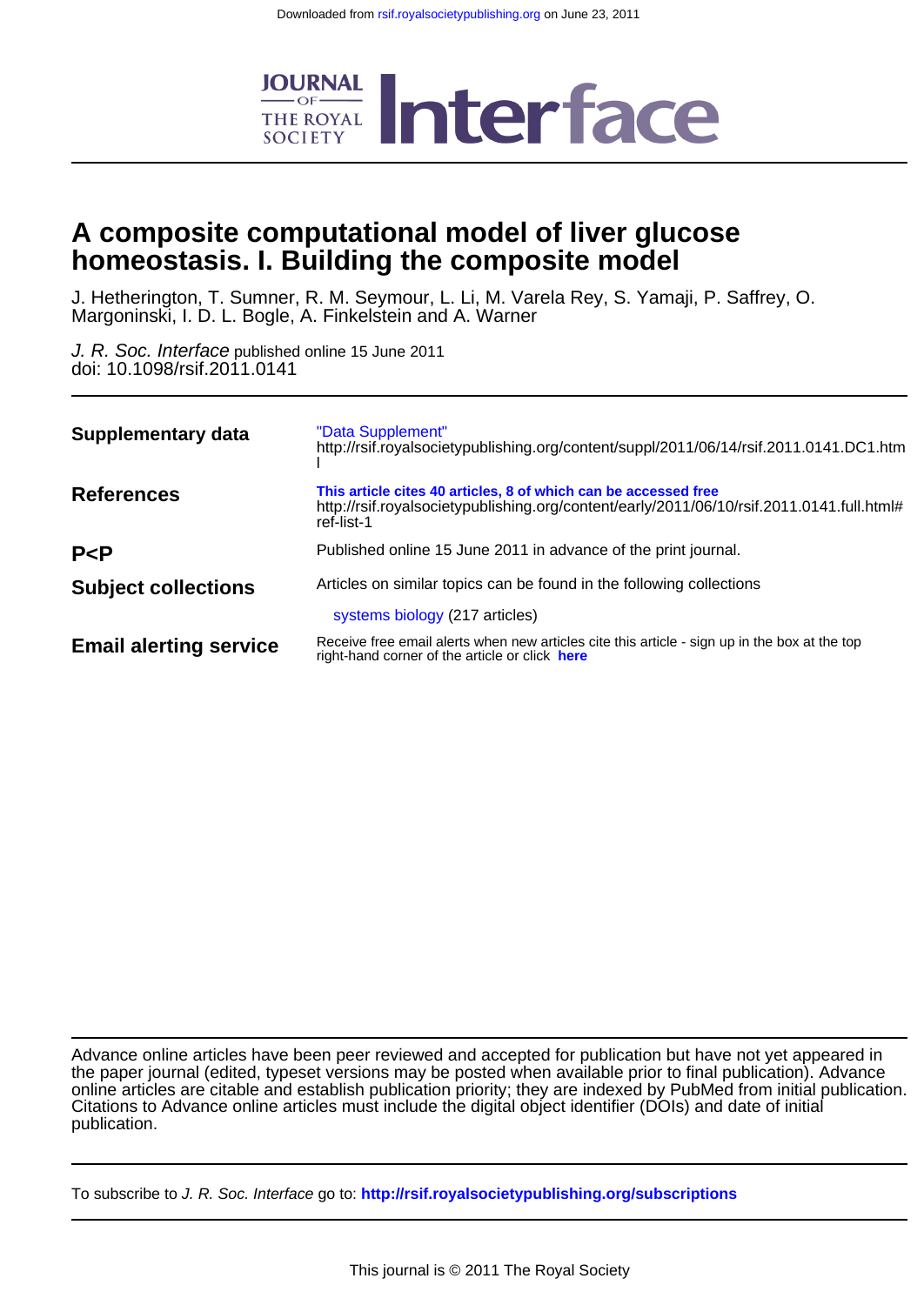



# A composite computational model of liver glucose homeostasis. I. Building the composite model

J. Hetherington<sup>1,2,3,†</sup>, T. Sumner<sup>1,5,‡</sup>, R. M. Seymour<sup>1,2</sup>, L. Li<sup>1,2,3,¶</sup>, M. Varela Rey $^{1,3,\parallel},$  S. Yamaji $^{1,3,\dagger\dagger},$  P. Saffrey $^{1,4,\ddagger\dagger},$ 

O. Margoninski<sup>1,3,4, $\P$ , I. D. L. Bogle<sup>1,5,\*</sup>, A. Finkelstein<sup>1,4</sup> and A. Warner<sup>1,3</sup></sup>

 ${}^{1}$ CoMPLEX, <sup>2</sup>Mathematics, <sup>3</sup>Cell and Developmental Biology, <sup>4</sup>Computer Science, and <sup>5</sup>Chemical Engineering, University College London, Gower Street, London WC1E 6BT, UK

A computational model of the glucagon/insulin-driven liver glucohomeostasis function, focusing on the buffering of glucose into glycogen, has been developed. The model exemplifies an 'engineering' approach to modelling in systems biology, and was produced by linking together seven component models of separate aspects of the physiology. The component models use a variety of modelling paradigms and degrees of simplification. Model parameters were determined by an iterative hybrid of fitting to high-scale physiological data, and determination from small-scale in vitro experiments or molecular biological techniques. The component models were not originally designed for inclusion within such a composite model, but were integrated, with modification, using our published modelling software and computational frameworks. This approach facilitates the development of large and complex composite models, although, inevitably, some compromises must be made when composing the individual models. Composite models of this form have not previously been demonstrated.

Keywords: computational modelling; glucose homeostasis; liver; systems biology

# 1. INTRODUCTION

The construction of predictive models of complete biological systems that can be used to develop the understanding of integrated biological function is a key aim of systems biology. Biological modelling efforts have followed two general approaches. The first is simulation, where a usually restricted set of processes is modelled with fidelity and detail. This places heavy demands on biological data, in both quality and quantity [[1\]](#page-11-0). Alternatively, physiological behaviours are modelled with the aim of capturing the underlying control principles governing the behaviour of interest, with only key biological mechanisms characterized and parametrized in detail

Electronic supplementary material is available at [http:](http://dx.doi.org/10.1098/rsif.2011.0141)//[dx.doi.org](http://dx.doi.org/10.1098/rsif.2011.0141)/ 10.1098/[rsif.2011.0141](http://dx.doi.org/10.1098/rsif.2011.0141) or via [http:](http://rsif.royalsocietypublishing.org)//[rsif.royalsocietypublishing.org](http://rsif.royalsocietypublishing.org).

[\[2](#page-11-0)]. The most comprehensive modelling effort to date the Hunter/Noble model of the heart [[3,4](#page-11-0)]—provides a hybrid between these two approaches.

Mathematical modelling of biological systems has been conspicuously successful in two particular circumstances: small models of specific, well-characterized system elements, e.g. in electrophysiology [\[5](#page-11-0)]; or larger models based on high-throughput data and extensive, thoroughly understood simplification methods, e.g. in metabolic flow analysis [\[6\]](#page-11-0). Models that are both comprehensive and detailed, system-level models, covering a variety of interacting phenomena crossing many scales, are few [\[4](#page-11-0)], and those that exist have been extremely time-consuming and expensive in effort.

This paper presents the development of a model of glucose homeostasis, based principally on liver function, employing a novel 'engineering' approach for generating composite, multi-scale models. The approach allows for the construction of a flexible, large-scale system model by combining component sub-models that may be individually modified, and their number and/or complexity increased or decreased as appropriate. This allows some components to be characterized in greater detail than others, and has the flexibility to enable component substitution to refine characterizations when focus on the role of particular biological mechanisms is required.

Glucose homeostasis is an example of rein control [\[7](#page-11-0)]. Insulin and glucagon, both generated in the pancreas, instruct the liver to, respectively, store and release glucose, thereby achieving glucose homeostasis. Insulin

<sup>\*</sup>Author for correspondence ([d.bogle@ucl.ac.uk\)](mailto:d.bogle@ucl.ac.uk). †

Present address: AMEE UK Ltd, 6 Bakers Yard, London EC1R 3DD, UK.

<sup>‡</sup> Present address: Institute for Animal Health, Pirbright Laboratory, Ash Road, Pirbright GU24 0NF, UK. } Present address: Institute for Energy Technology, Instituttveien 18,

<sup>2007</sup> Kjeller, Norway.

k Present address: CICbioGUNE-CIBERehd, Metabolomic Unit, Parque Tecnologico de Vizcaya, Ed.801-A, C.P.48160-Derio, Vizcaya, Spain.

<sup>††</sup>Present address: Burnham Institute, North Torrey Pines Road, La

Jolla, CA, USA. ‡‡Present address: Division of Cancer Sciences and Molecular Pathology, Pathology Department, Western Infirmary, Dumbarton Road, Glasgow G11 6NT, UK.<br>"I Present address: Verisign, Route des Arsenaux 41, Case Postale 249,

Fribourg 1705, Switzerland.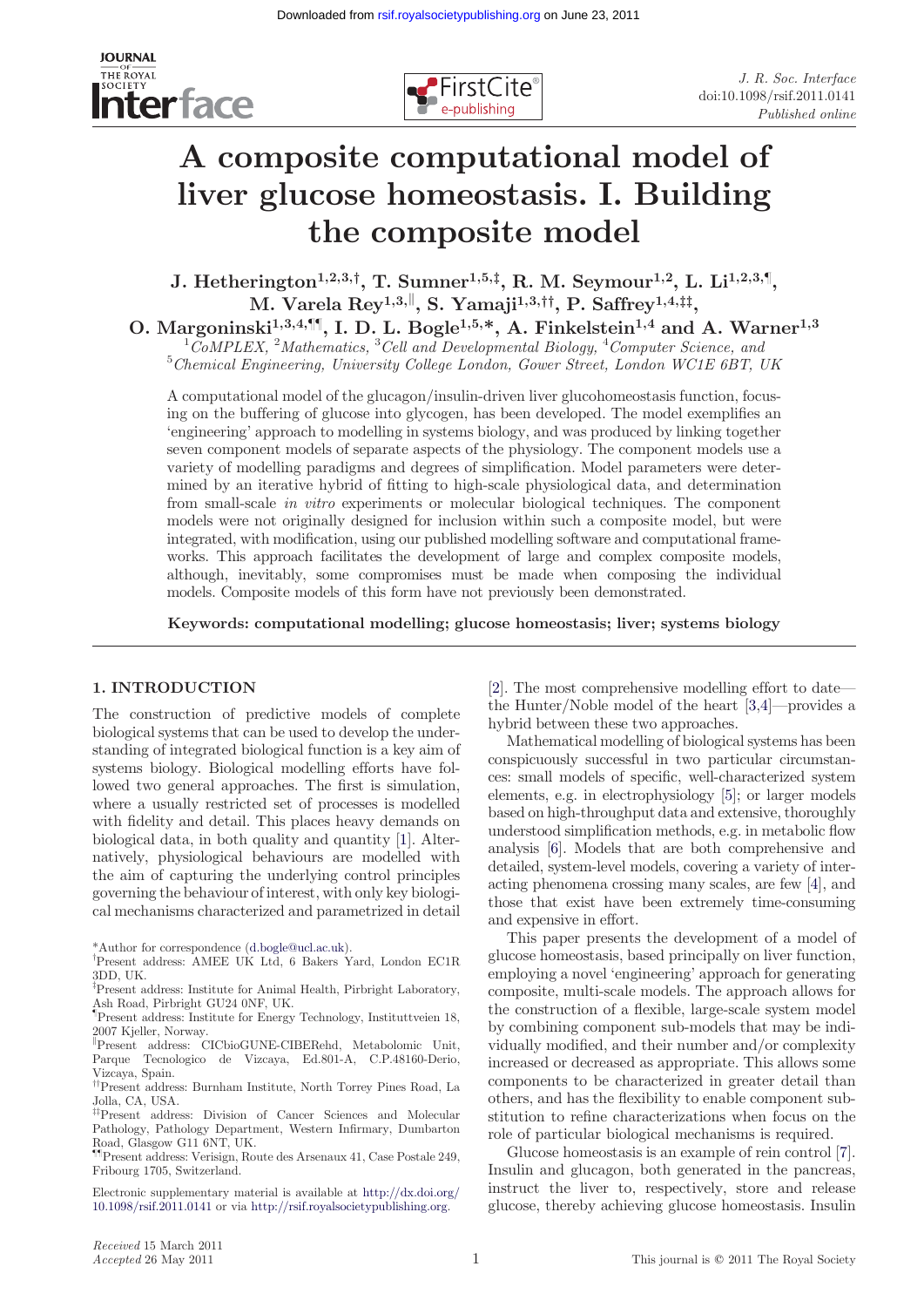activates the storage of glucose in hepatocytes as a polymer, glycogen [\[8](#page-11-0)]. Glucagon triggers the release of glucose from glycogen, which is broken down and built up by two enzymes, glycogen phosphorylase and glycogen synthase, with active and inactive forms differentiated by phosphorylation. The degree of activation of these enzymes is determined by the equilibrium between other enzymes, which also have inactive and active forms, in a series of phosphorylative epicycles [[9\]](#page-11-0). Insulin and glucagon affect these enzyme equilibria via intracellular second messengers including cyclic adenosine monophosphate (cAMP), calcium, inositol trisphosphate (IP3), protein kinase A (PKA) and others [[10](#page-11-0)–[13](#page-11-0)]. Insulin secretion by the pancreas is triggered at about 4 mM blood glucose, while glucagon secretion is inhibited at about 7 mM [\[14](#page-11-0)]. In addition, liver glycogen storage is controlled directly by glucose and its phosphorylated forms [[15\]](#page-11-0), by the glucose-sensitive use of glucose in other organs of the body [\[16](#page-11-0)], and by non-pancreatic hormones (not modelled in this paper).

The principal pathology of glucose homeostasis is diabetes. A key test of models of the liver –pancreas interaction in achieving glucose homeostasis is type 2 diabetes, where the liver has reduced sensitivity to insulin. Models can be tested by reference to continuously measured blood glucose trajectories [[17\]](#page-11-0). One feature of such measurements is the presence of blood glucose oscillations with periods ranging from half an hour to 2 h, termed ultradian insulin oscillations (e.g. [[18,19](#page-12-0)]). Much of the focus in trying to understand the genesis of these oscillations has been on pancreatic (insulin production) dynamics [\[20](#page-12-0)]. However, the role of the liver has been of increasing interest in recent years [\[21](#page-12-0)] and modelling liver –pancreas feedback has a relatively long history [\[22](#page-12-0)].

Liu  $&$  Tang [\[23](#page-12-0)] and Liu *et al.* [[24](#page-12-0)] have modelled glucose homeostasis focusing specifically on the dynamics of the insulin signalling pathway along with the action and kinetics of key enzymes involved in the process of glucose mobilization by glycogen phosphorylase and glycogen synthase in the liver. These authors construct a 'flat' model consisting of approximately 30 differential equations with 70 parameters. Their model is parametrized from the literature and from fitting to high-level data (also obtained from the literature). These authors' model performed well in some circumstances in qualitatively matching experimental insulin production data. The model could also produce stable oscillations known to occur in both blood glucose and insulin concentrations, although these did not qualitatively match some features of the empirically observed oscillations.

This paper shows how an engineering approach, which exploits modularity in a fundamental way, can be employed successfully to construct a detailed, multi-scale model of a major physiological system: the glucose homeostasis system. The model can be tuned and validated against existing data, and is capable of generating interesting and novel outputs, which potentially are of clinical interest. Our model is constructed to be amenable to further elaboration through refinement of existing components and the addition of new components, without requiring major reorganizations at each step. Problems in physiology usually involve

many parts of the organism. Measurements taken either in vivo at the level of the organism or in vitro at the level of the cell inevitably are affected by connected systems and any potential treatments would also affect the whole organism. This integrated aspect of physiology makes it important to be able to model many interconnected systems.

Modularity has significant advantages for the construction of complex system models. (i) Modularity aids understanding by presenting a system in distinct functional units. (ii) Different researchers can work on each module separately, distributing effort and expertise. (iii) Modifications can be made to one module without affecting others. If desired, a module can be replaced entirely. (iv) Modules may be re-used as part of other projects and a library of models may be gradually accumulated. (v) Algorithms based on division of a system into elements based on differing spatial or temporal scales can be used to integrate modular components [\[25](#page-12-0)]. (vi) Different components can be encoded in different computational environments, languages and tools depending on developer preferences. (vii) Modules may be independently validated or tested.

The incremental development of a single, gradually expanding model, with each refinement being made only when the existing elements have been well validated, is necessarily slow. The present approach allows models to be added together to create a complex composite model for tuning, validation and generation of results for analysis. The strategy deliberately makes use of models of individual elements that are already available in the literature. This has been made possible by a software framework [\[26](#page-12-0)–[28\]](#page-12-0) which allows models to be tied together in a model management system. The models are linked together after being wrapped using a composite model description language (CMDL), an XML-based language that can be used to specify composite models [\[26](#page-12-0)]. The language supports specification of structure and implementation details for composite models, along with the interfaces provided by each submodel. At the level of computational implementation, where it is inconvenient or costly to link distinct components into a single large 'flat' model, problems such as inconsistencies in structure or time scales between components can be managed by an adaptation of the numerical technique known as 'waveform relaxation', originally developed for parallel computation [[25\]](#page-12-0). This is a numerical technique for computing solutions to a system of ordinary differential equations (ODEs) that enables the integration of independent sub-systems (or modules) by using the outputs of sub-systems as inputs to others and vice versa. The algorithm makes it possible to integrate models of different mathematical forms independently of the solution technique that might be employed for individual components.

# 2. BUILDING A COMPOSITE MODEL FOR GLUCOSE HOMEOSTASIS

The composite model brings together a series of submodels, some taken from or based on established models and others developed ab initio, of aspects of the physiology of glucose homeostasis. The current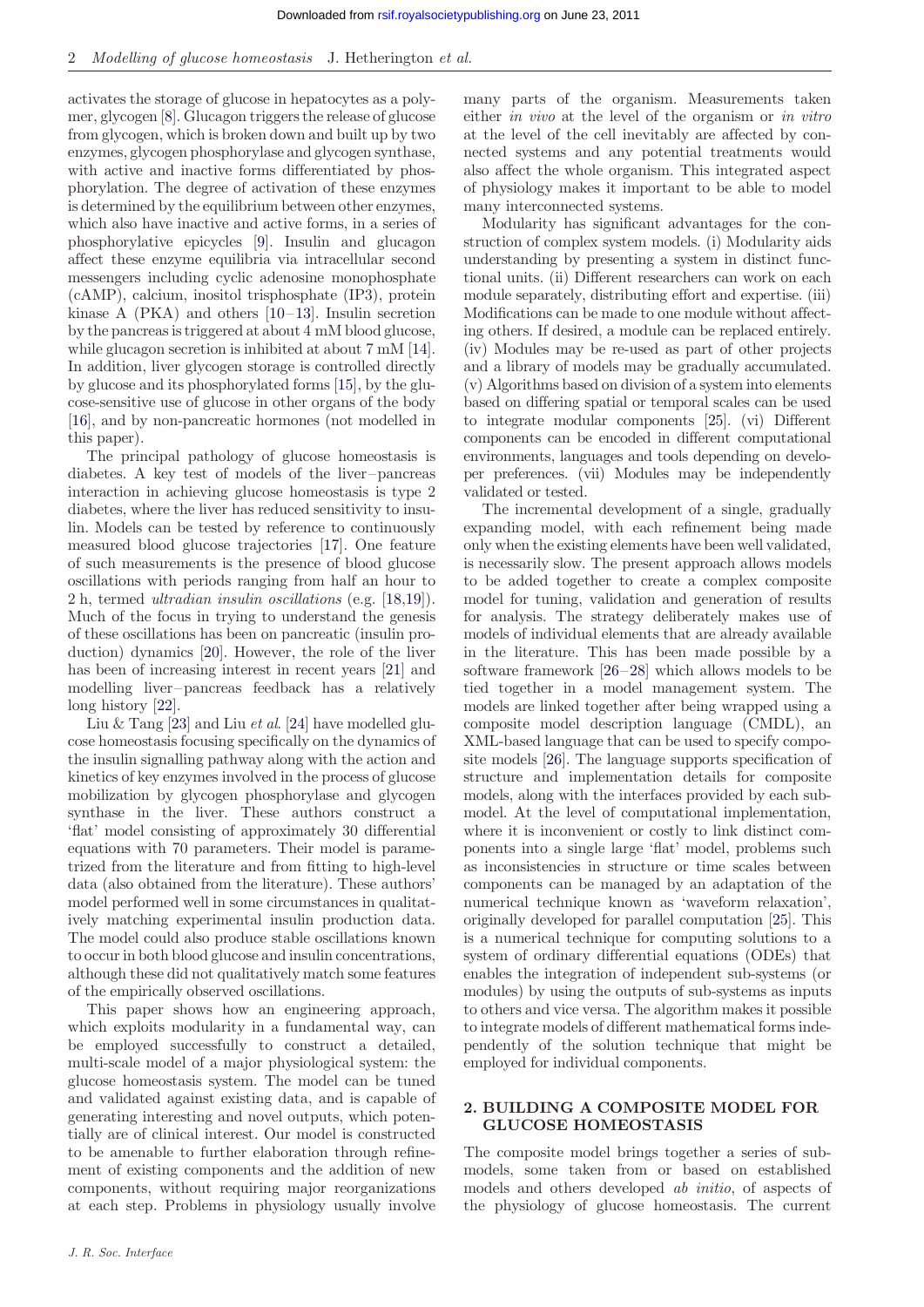<span id="page-3-0"></span>

Figure 1. Schematic showing the interactions between the seven component models that make up the composite glucose homeostasis model. A model's required input is represented by a circle symbol; a model's output by a claw symbol. The input to the composite model is the rate of external glucose supply (positive values) or demand (negative values) and the output is the concentration of blood glucose.

choice of component models is determined by the minimal physiology that needs to be represented to describe the basic features of the glucose homeostasis system and key elements of its control. Some sub-models represent the physiology at a greater level of detail than others.

Seven component models describe the major elements of glucose homeostasis, with multiple feedback relationships between sub-models, and an overarching feedback cycle:  $liver \rightarrow blood \rightarrow pancreas \rightarrow liver$ . This cycle is moderated via the blood by dietary intake of glucose and active consumption of glucose in organism activity. The model aims to mimic quantitatively the behaviour of glucose regulation following external stimuli to the liver both in a healthy state and with diabetes. The interchange between glucose and glycogen is influenced by four factors: glucagon via calcium, glucagon via cAMP, insulin and directly by cellular glucose levels. These factors impinge upon a central model that represents the computation carried out by competing enzyme phosphorylation equilibria. These nested feedback structures, and the inputs and outputs of each component model, are represented in figure 1.

Five of the seven models represent aspects of hepatocyte physiology. The models treat the whole body of hepatocytes across the liver as a single cellular component, and the parameters reflect this. Complexities introduced by metabolic zonation [\[29](#page-12-0)] and inter-hepatocyte communication through direct cell–cell communication channels will be considered in future models. The two remaining components are a simple model of the pancreas and a model mediating between pancreas and liver representing blood transport.

Each component model is first described independently, together with, for the more complex models, some example results obtained when the model is considered separately. This allows independent verification of the component's behaviour in a context which does not depend on its embedding within the larger system. The mathematical descriptions of each sub-model and its parameters are given in the electronic supplementary material (appendix A) and all models are available at [http:](http://www.compbio.org./models.html)//[www.compbio.org.](http://www.compbio.org./models.html)/models.html. A summary of the models is given in [table 1](#page-4-0).

# 2.1. Glucagon receptor model (A)

This module represents the activation of a G-proteincoupled receptor by a hormone stimulus. The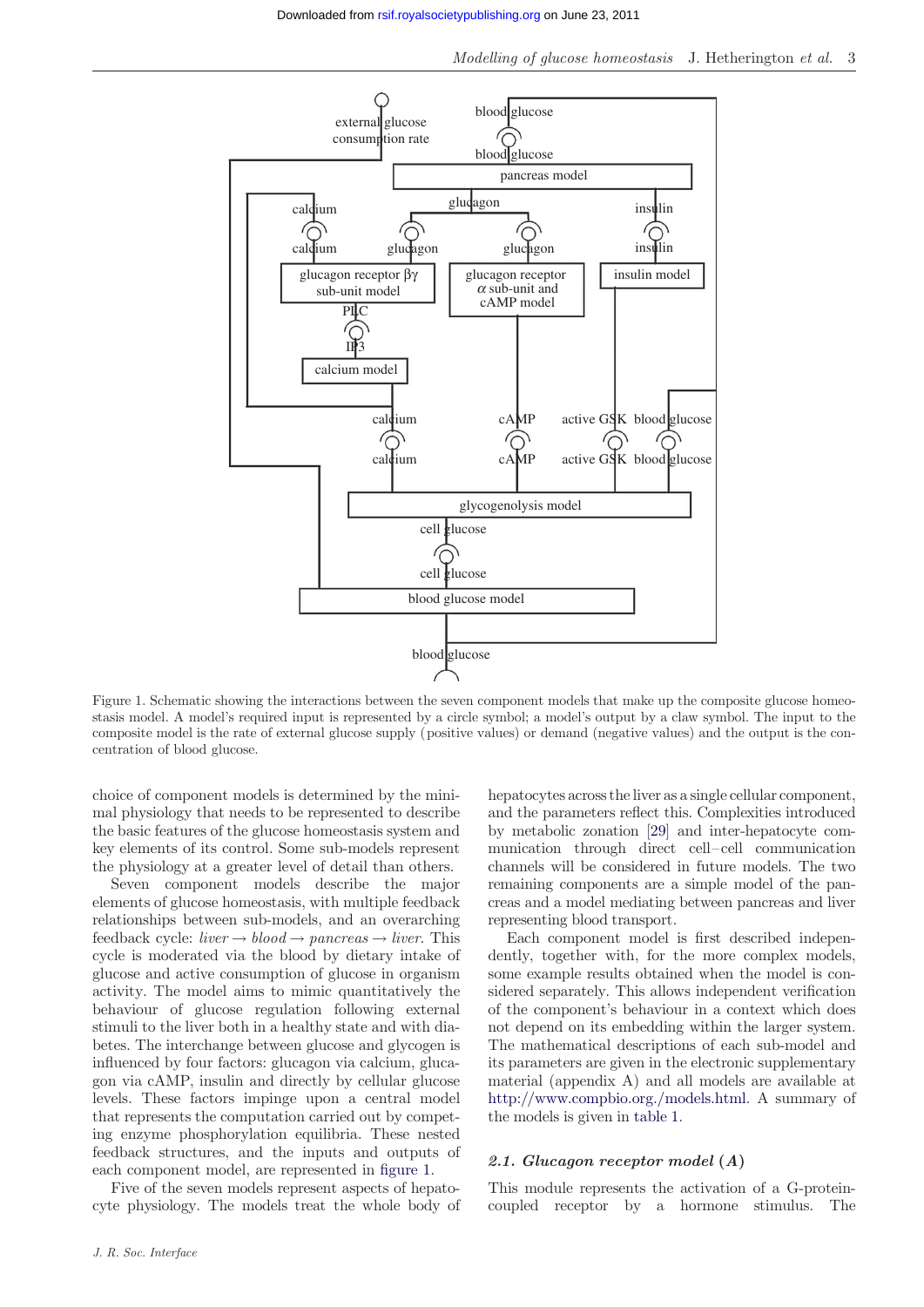<span id="page-4-0"></span>

| $\overline{4}$                                                   |            |                                                                                                                                                                                                                                                                                                                                                                                   | J. Hetherington et al.<br>Modelling of glucose homeostasis                                                                                                                                                             |
|------------------------------------------------------------------|------------|-----------------------------------------------------------------------------------------------------------------------------------------------------------------------------------------------------------------------------------------------------------------------------------------------------------------------------------------------------------------------------------|------------------------------------------------------------------------------------------------------------------------------------------------------------------------------------------------------------------------|
|                                                                  |            | outputs to                                                                                                                                                                                                                                                                                                                                                                        | A,C,D<br>F,G                                                                                                                                                                                                           |
|                                                                  |            | inputs                                                                                                                                                                                                                                                                                                                                                                            | B, C, D, E<br>$\mathbf{G},\mathbf{B}$<br>$\mathbf{\underline{m}}$<br>$\circ$<br>ぴ                                                                                                                                      |
| Table 1. The component models of the glucose homeostasis system. |            | computational language                                                                                                                                                                                                                                                                                                                                                            | F<br>$P$ $G$ st $d$ is<br>Mathematica<br>Mathematica<br>Mathematica<br><b>TIPAPEX</b><br>TUVIEN<br><b>TIPAPE</b><br><b>TLYGRY</b>                                                                                      |
|                                                                  |            | units                                                                                                                                                                                                                                                                                                                                                                             | C m fc syC c si a<br>M blood equiv<br>arbitrary, min<br>arbitrary, min<br>$arbitrary, h$<br>$M$ , s<br>$M$ , s                                                                                                         |
|                                                                  |            | source                                                                                                                                                                                                                                                                                                                                                                            | $\mathbf{c}$<br>[12, 15, 8, 9]<br>$\begin{array}{c} \text{a} \\ \text{b} \\ \text{e} \\ \text{in} \end{array}$<br>$\begin{bmatrix} 34, 32, 33 \\ 36 \end{bmatrix}$<br>ab initio<br>ab initio<br>ab initio<br>ab initio |
|                                                                  | biology    | red paa<br>glucagon receptor $\beta\gamma$ sub-units, desensitization, PLC<br>metabolic demand, transmembrane glucose transport<br>control of glycogen phosphorylase and synthase<br>glucagon receptor $\alpha$ sub-unit, cAMP, PKA<br>in g<br>red<br>re<br>glucagon and insulin production<br>insulin receptor, PIP, GSK<br>IP3, calcium oscillations<br>2 Tb H a a in n c a o e |                                                                                                                                                                                                                        |
|                                                                  | model name | G-protein model A<br>pancreas model G<br>glycogen model F<br>calcium model B<br>cAMP model C<br>insulin model D<br>blood model E<br>$\Omega$                                                                                                                                                                                                                                      |                                                                                                                                                                                                                        |



Figure 2. Behaviour of the glucagon receptor model. The main panel illustrates the G-protein response (number of activated G-protein sub-units in the cytoplasm) to a repeated glucagon stimulus of  $0.2 \mu M$  (shown in inset). The response exhibits desensitization to the second stimulus. The PLC\* response is similar (not shown).

G-protein-coupled receptor is an important element of many signalling pathways, and this module can, therefore, be used as a component of several signalling systems. Receptor activation of the G-protein causes GDP for GTP exchange, which results in conformational changes in the G-protein and separation of the  $G\alpha$ sub-unit from  $G\beta\gamma$  sub-units. Both GTP-bound  $G\alpha$ and  $G\beta\gamma$  are able to regulate effectors [\[30](#page-12-0),[31\]](#page-12-0).

Activation of the  $\alpha$  sub-unit is considered under the cAMP model. The glucagon receptor model describes activation of the  $\beta\gamma$  sub-units of the G-protein and is based on Nauroschat & an der Heiden [\[32\]](#page-12-0) and Riccobene et al. [[33\]](#page-12-0). We have added the known effect that calcium increases receptor inactivation [[34](#page-12-0)]. The processes modelled are: ligand–receptor binding and dissociation, receptor sequestration and desequestration and its dependence on receptor phosphorylation state, receptor phosphorylation and its dependence on active G-protein and ligand-binding, G-protein activation and inactivation and its dependence on calcium and phospholipase C (PLC), and the production of PLC by active G-protein.

Model results in figure 2 show the characteristic initial rise then fall seen in G-protein responses to glucagon stimulation (inset), which compares well with the results in Bridgette et al. [\[35](#page-12-0)]. A sustained stimulus produces a transient response. A second glucagon stimulus reveals desensitization of the G-protein receptor [\[33](#page-12-0)].

# 2.2. Calcium model (B)

This describes the calcium signalling pathway activated by IP3, taken from Höfer [[36\]](#page-12-0). It is a simplification of Höfer's model in which all switch-like response curves are unified as a Hill function with a common coefficient, as discussed in Hetherington et al. [\[37](#page-12-0)]. The model includes IP3-dependent calcium entry through the cell membrane, calcium- and IP3- dependent release of calcium by the endoplasmic reticulum (ER), and the ER and membrane calcium pumps. The parameters were obtained from Höfer [[36\]](#page-12-0) as explained in Hetherington et al. [\[37](#page-12-0)].

Höfer's model was developed to describe the calcium oscillations induced by vasopressin and epinephrine.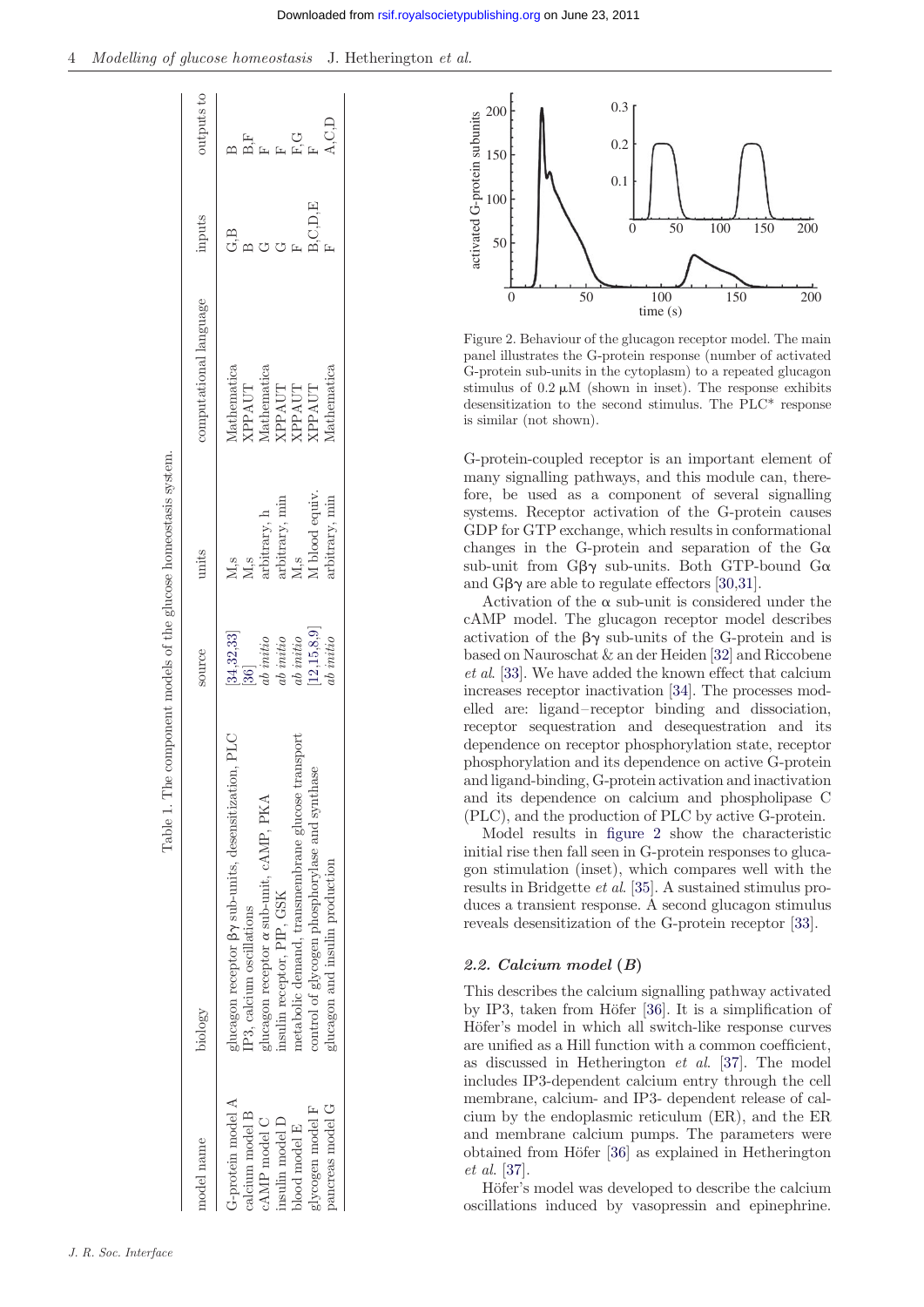<span id="page-5-0"></span>

Figure 3. (a) The experimental calcium response to 5 nM glucagon (after Mine et al. [\[38](#page-12-0)]). (b) The output from a two-component model obtained by coupling the G-protein receptor model and the calcium model. The models are coupled by assuming that the IP3 driving function for the calcium model is proportional to the PLC output of the receptor model. The graphs show the response to a glucagon stimulus of 5 nM.

However, glucagon generates only a single calcium transient [\[38](#page-12-0)]. Figure 3a shows a single calcium transient recorded experimentally, while figure 3b shows results generated by linking the glucagon receptor model to the calcium model and illustrates the transient IP3 response generated by 5 nM glucagon together with the consequent single calcium transient.

The G-protein and calcium models are coupled by PLC/IP3 and calcium. The G-protein model produces an output of PLC that generates IP3, the input to the calcium model. The scaling between PLC and IP3 is assumed to be linear and is determined by the scaling parameter GSPLC, a component of the composite model (see electronic supplementary material, appendix B). This was set as  $1 \mu m$  active PLC generates 100  $\mu m$  IP3, so that, given the range of values of PLC produced by the receptor model, the range of values of the IP3 variable is as expected in calcium oscillation modelling [[34,36](#page-12-0)]. The calcium output generated by the calcium model is fed back as an input into the G-protein model.

# 2.3. Cyclic adenosine monophosphate model (C)

This model, developed ab initio, represents activation of the G-protein  $\alpha$  sub-unit of the glucagon receptor model (A), which has different dynamics from the  $\beta\gamma$  sub-unit associated with the calcium pathway described above. Key modelled processes are the activation of the receptor, the production of cAMP by the active receptor complex, the elevated rate of cAMP production by activated receptor, the activation of PKA and the potential nuclear localization of PKA, which will become important when the current composite model is extended to cover the transcriptional changes that result from hormonal stimulation of hepatocytes. Like the calcium component, the cAMP model is based largely on Hill function response dynamics. Receptor –ligand binding dynamics are assumed fast, so that the ligand-bound receptor is not a separate quantity, but rather obtained from the total receptor population by multiplication by an appropriate function,  $L(t)$  (electronic supplementary material, equation A 3.3). Parameter values were based on inspection of our experimental data: an example of



Figure 4. Glucagon causes an increase in intracellular cAMP. Ordinate: cAMP expressed as femto-moles per 1.5 million cells. Abscissa: time after the addition of glucagon. Diamonds with solid line, cortisol; squares with dashed line, cortisol  $+$ glucagon.

experimental measurements of cAMP production in hepatocytes in response to glucagon is shown in figure 4. Details of the methods used in our experiments are given in the electronic supplementary material (appendix D).

## 2.4. Insulin model (D)

The current composite model uses a very simple, ab initio model for the insulin receptor and associated pathway. This model declares that the controlling species that tends to increase the amount of active  $(\alpha$ -form) glycogen synthase kinase  $(GSK)$  has a threshold response to insulin with a relaxation time delay. The representative variable for this pathway's effects on glycogen is the proportion of inactivated GSK-3. The inactive  $\beta$ -form is the phosphorylated form, so that an increase in the GSK variable results in increased glycogen synthesis activity.

# 2.5. Blood model  $(E)$

The blood model was developed ab initio to describe the movements of glucose between the blood, the liver and the pancreas. Blood glucose is transported into the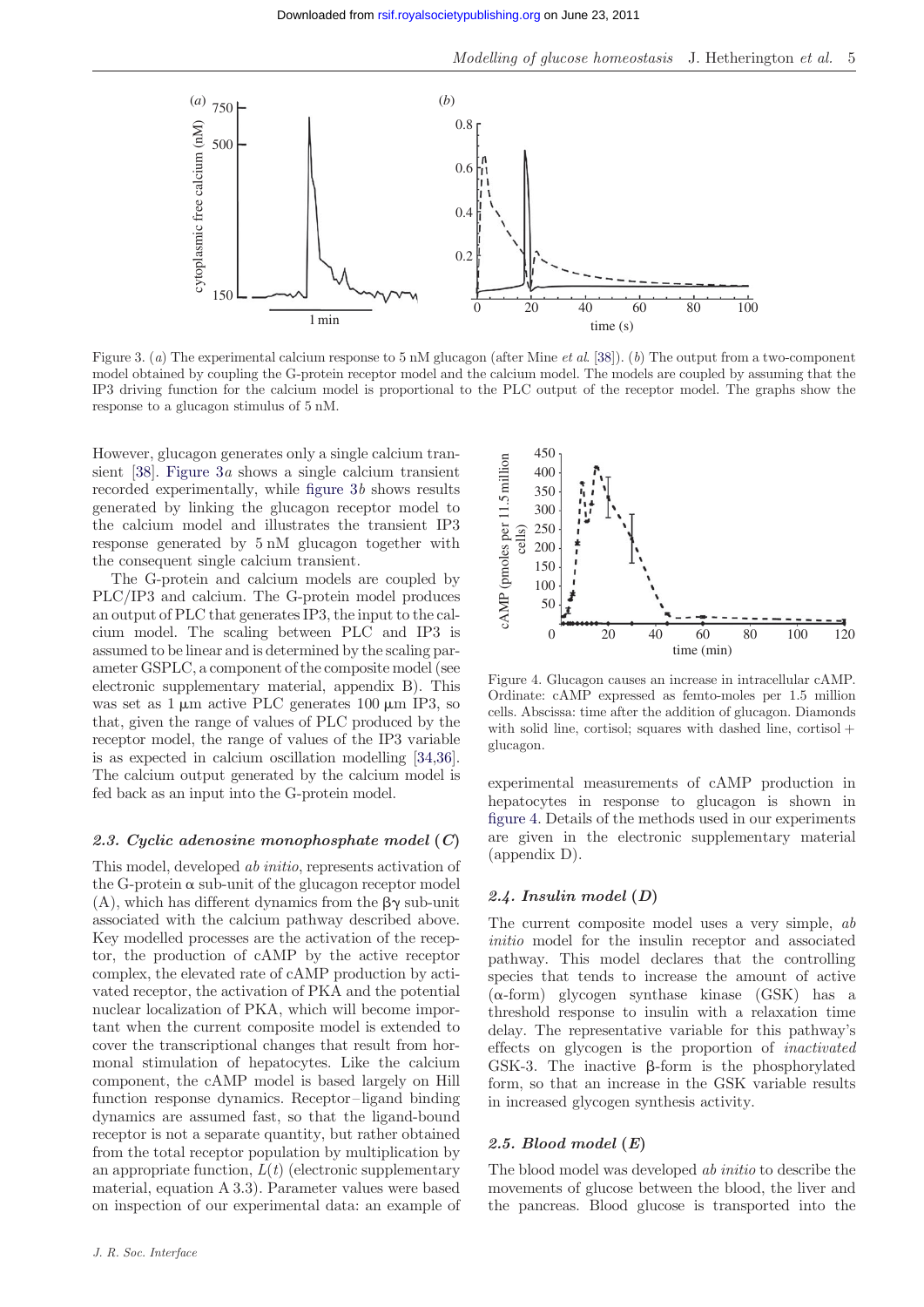hepatocyte, where it is converted into glucose-6-phosphate. The membrane glucose transporter (GLUT) is passive, but selective, transporting only glucose, and not glucose-6-phosphate. As a result, the transport appears to be active, with glucose apparently pumped into the cell with a slower transport time constant than might be expected for a strictly passive GLUT. In this and the glycogenolysis models (F—see §2.6), a single intracellular glucose pseudo-concentration variable represents the effective total glucose and glucose-6 phosphate. This illusory-pump model fits the data for a perfusive radiolabelling experiment in pigs in Munk et al. [\[39](#page-12-0)], where it was found necessary to consider separately a forward clearance rate into cells (the effective pumping) and a reverse rate out of the cells. The apparent active pumping of glucose actually represents the glucose to glucose-6-phosphate equilibrium—the GLUT pump itself is known to be an effective rapid passive transporter. The radiolabelling methods of Munk et al. [\[39](#page-12-0)] cannot distinguish between intracellular glucose and glucose held in the cell as glycogen or in the phosphorylated form so that an apparent increase in cellular glucose pseudo-concentration above the concentration in the surrounding medium will reflect glucose held in other forms. The advective effects of blood circulation are neglected—the blood is treated as a single effective volume, in contact with liver and pancreas and mediates communication between the two via the blood glucose concentration variable  $g_B$  (see electronic supplementary material, appendix A).

An important input to this model, which is also an input to the composite model, represents feeding, exercise and the basic metabolic drain of the (unmodelled) rest of the body. This exogenous rate of input/output of blood glucose is denoted by M. We define  $M = 0$  to be zero net glucose supply/demand, so that  $M = 0$  can be considered to be a situation where a person is given a glucose drip that exactly matches the constant metabolic demand of the resting state. An increase in M represents an increase in blood glucose, as, for example, after feeding. A fall in M represents a fall in blood glucose, as, for example, during fasting. This device allows us to avoid representing the rest of the body as a separate component.

The model involves a quantity, denoted  $v<sub>6</sub>$ , that represents the effective volume ratio of liver cytoplasm to blood volume, so that a unit concentration fall of cellular glucose in the liver produces  $v_f$  units of blood glucose concentration increase. The transmembrane glucose transport parameters are based on the values in Munk et al. [[39\]](#page-12-0), where the steady-state ratio of cellular pseudo-concentration to blood concentration is somewhat over unity, and the time scale of response  $(k_2$  in the study of Munk et al. [[39\]](#page-12-0)) is of the order of 1 min. The selection of appropriate values for  $v_f$  is explained below as this choice is complicated by the process of model composition.

## 2.6. Glycogenolysis model (F)

Many factors control glycogen breakdown and synthesis. This model incorporates direct control by cellular glucose and glucose-6-phosphate, based on the model in Cardenas & Goldbeter [\[15](#page-11-0)], control by calcium ions, based on the model in Gall et al. [\[12](#page-11-0)],

King [\[9](#page-11-0)]. The model includes direct control of glucose by glucose, in addition to pancreatic hormone control. In order to reconcile these four competing inputs, one could, in principle, model the full enzyme kinetic scheme consisting of glycogen phosphorylase and synthase, their phosphatases and kinases, and the additional phosphatases and kinases involved. This phosphorylation cycle cascade is, however, extremely complicated and not sufficiently well characterized experimentally for detailed dynamical modelling to be possible. Instead, a simplified, pragmatic approach has been chosen. The overall decision system, whereby the protein cycles that compute the behaviour in terms of the cell's second messengers, rather than being modelled in detail, is represented using fuzzy logic [\[40](#page-12-0)]. A Boolean logical expression, based on each of the four inputs, determines whether glycogen build-up and breakdown are on or off. This Boolean expression is extended to the domain where the four inputs are not themselves Boolean variables, but, rather, intermediate degrees of cellular activity in the unit interval  $0-1$ . The model is completed by defining a simple saturating function to represent the saturating kinetics of the enzymes, and specifying response times for these activities to the inputs. In developing the model, the logical expressions were

control by cAMP via PKA, and by insulin via GSK, based on the representations in Bollen et al. [\[8](#page-11-0)] and

explored to achieve a model consistent with known behaviour. Parameter values for this model were based on Gall et al. [\[12](#page-11-0)] and Cardenas & Goldbeter [\[15](#page-11-0)], obtained from the enzyme kinetics database BRENDA [[41\]](#page-12-0).

## 2.7. Pancreas model (G)

To complete the glucohomeostatic feedback cycle, we need a pancreas model responsible for the production of the hormones glucagon and insulin. In order to retain a focus on hepatic physiology, we developed ab initio a particularly simple pancreas model, in which the release of glucagon or insulin follows time-delayed threshold responses. This is modelled using a logarithmic response to the ratio of blood glucose to a fixed reference level, defined so that there is a zone within which the rate of glucagon or insulin release is small, but which rises steeply as the perimeter of this zone is approached. An additional factor not modelled directly is the timescale of the circulation between pancreas and liver, which is represented using only the pancreatic and liver response times.

[Figure 5](#page-7-0) shows the consequences of an imposed activity cycle obtained by coupling this simple pancreas model to a similarly simple liver model, incorporating the actions of glycogen phosphorylase, assumed here to be controlled only by glucagon, and glycogen synthase, assumed here to be controlled only by insulin. Positive activity values represent glucose comsumption by the body and negative values glucose intake from feeding. The example assumes two cycles in a 24 h period.

Oscillations in blood glucose concentration about the reference level at the system's natural frequency are induced by the periodic activity-feeding (glucose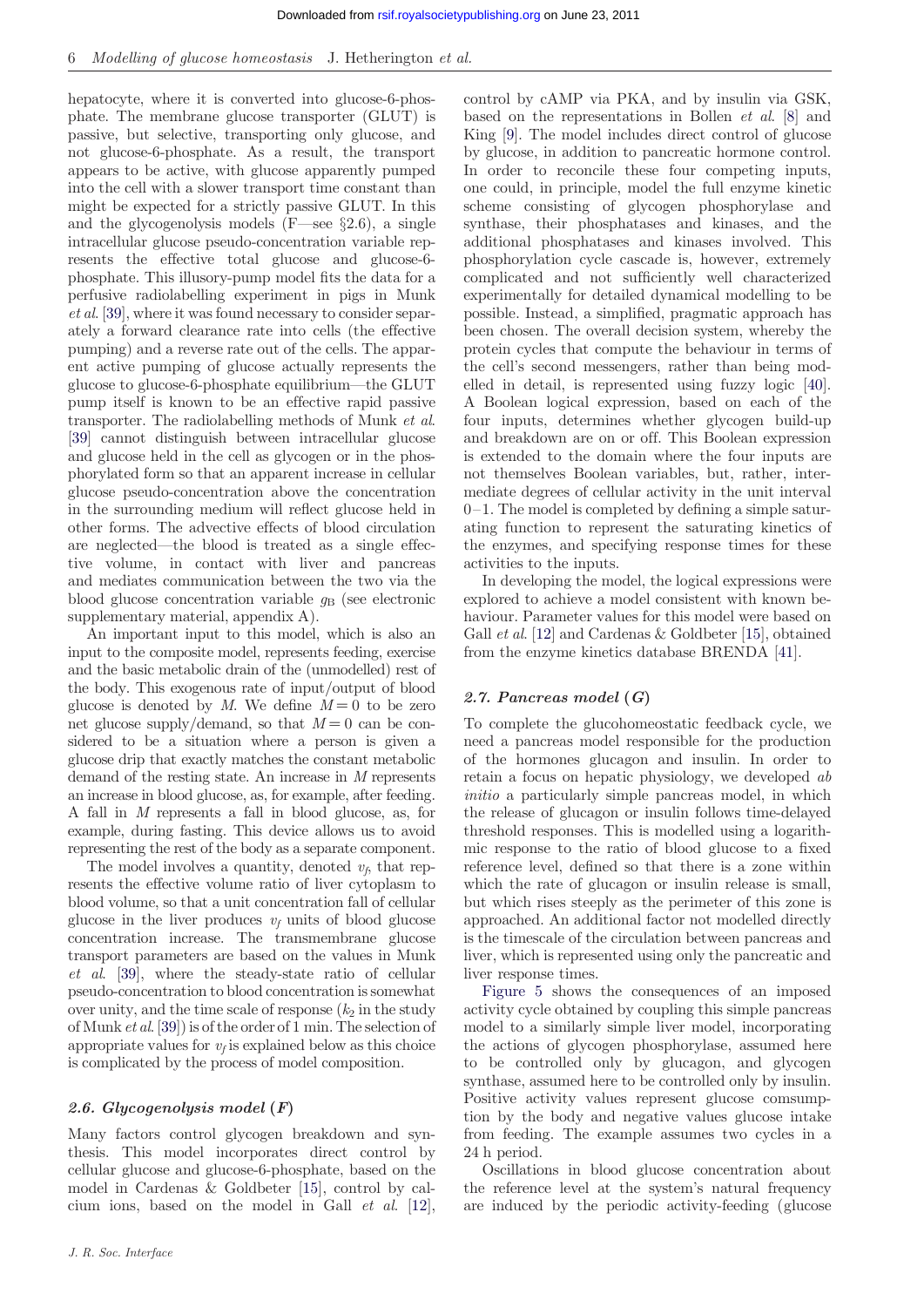<span id="page-7-0"></span>

Figure 5. Output from a simple glucose homeostasis model consisting of the pancreas model coupled with a high-level liver model. Horizontal axes are time in hours. Vertical axes are concentrations in arbitrary units.

demand–supply) function  $M(t)$ . However, additional, high-frequency oscillations are superimposed on this cycle. In the full composite model, these will be identified with the ultradian glucose oscillations [\[19](#page-12-0)]. It is interesting that these oscillations appear even in this very coarse-grained model as an emergent property of pancreas–liver feedback dynamics. The frequency of the oscillations observed here and in early runs of the composite model is faster than observed experimentally for ultradian oscillations. This arises from values for enzyme kinetics taken from the BRENDA database, which are probably inappropriate (see §4).

#### 3. MODEL TUNING AND VALIDATION

#### 3.1. Tuning the model parameters

The seven models described above must now be composed together, matching each input to the appropriate output, as indicated in [figure 1.](#page-3-0) The scalings of time and of the transferred variables must be made consistent, and, for the most part, follow from the units indicated above for each component model ([table 1](#page-4-0)). Scaling factors introduce parameters to the composite model that are not present in any of the original component models. For example, one model may use the number of molecules and another molarity. A volume parameter must be introduced to produce appropriate scaling between such component models. Where the additional parameter occurs only through multiplying combinations of other parameters it can, if desired, be removed by a reparametrization of the composite model. The choice is either to have additional parameters or reduced parameters that are less easily identified with biological properties. Details are given in the electronic supplementary material (appendix B).

Model tuning was done manually: first using the most appropriate published data and then modifying parameters, while maintaining consistency where parameters were not independent, to fit with available experimental data. We began with parameters selected for individual models. Details of the procedure used for tuning the composite model are given in the electronic supplementary material (appendix C).

In initial runs of the model using the preliminary parameter estimates, the liver was cleared of glucose extremely rapidly, with ultradian glucose oscillations displaying an excessively high frequency, but with the relative amplitude of the first peak to other peaks of the oscillations, and shape, being broadly correct [\(figure 6](#page-8-0)).

As discussed in the electronic supplementary material (appendix B) competition between components and mixing of enzyme and substrate will be slowed by diffusion in the intracellular space. This was accommodated by slowing down the relevant processes by reducing rate constants or, equivalently, increasing characteristic times (reciprocals of rate constants). The model was then shown to fit published data well ([figure 7\)](#page-9-0).

The tuning was also checked by comparison of time scales with direct experiment in which the rate of glucose release from cultured hepatocytes was determined. [Figure 8](#page-9-0) shows the release of glucose from primary, cultured hepatocytes that had been loaded with glucose by the addition of insulin to glucose-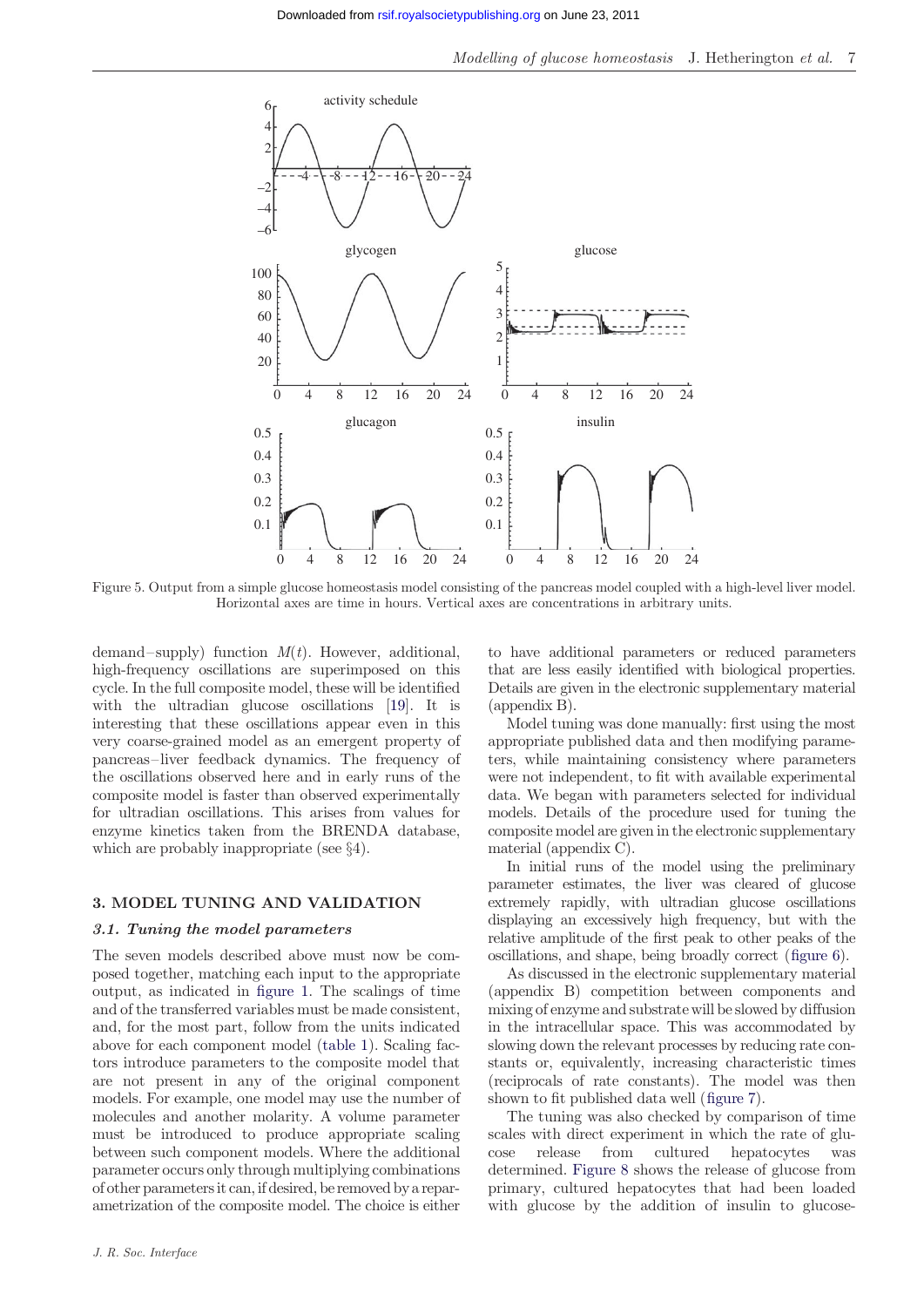<span id="page-8-0"></span>

Figure 6. Response of the composite model to a glucose challenge for values of the external glucose input  $(M)$  and insulin sensitivity as indicated.

containing culture medium overnight. At time zero, the bathing medium was replaced by medium lacking glucose and the glucose released into the medium monitored over the next 8 h in the absence and presence of glucagon. Glucose release was relatively slow and occurred with a time course consistent with the model using the adjusted parameter values. The production of cAMP by glucagon-treated hepatocytes referred to above and illustrated in [figure 4](#page-5-0) similarly displayed a relatively slow time course, consistent with the model using the adjusted parameter values.

#### 3.2. Model validation

Individual models were fitted from small-scale data and the degree of fit of the composite model compared with the behaviour of the overall glucose homeostasis system. Parameters were chosen for each component model and the models validated individually against appropriate experimental observations. Scaling parameters needed for model composition were identified from the definition of the models' units and appropriate data where possible. Where parameters remained to be determined, these were tuned as part of the validation of the composite model, based on higher scale observations of the whole system as described above. The component models' parameters were not further tuned to obtain an optimal fit to experimental results for the whole system. We have required only that the model gives a reasonable description of the key qualitative features of the whole system and shows order-of-magnitude quantitative fidelity.

Validation was based on the following criteria:

- existence of a homeostatic response to a range of glucose challenges;
- existence and correct behaviour of ultradian oscillations under appropriate conditions; and
- match to observed experimental behaviour in response to a glucagon challenge [[14](#page-11-0)].

A fundamental validation step is to examine glucose variation in the presence of a challenge to homeostasis. This was achieved by either inserting (feeding) or removing (exercise) excess glucose from the blood (represented by the activity function  $M(t)$  in the blood glucose model (E)—see electronic supplementary material,

appendix A). This approximates to an oral glucose tolerance test (OGTT), although, for modelling convenience, a sudden-onset, subsequently sustained glucose input is used:  $M(t) = M$ , a constant (mM s<sup>-1</sup>), for  $t \geq \tau_0$ , the time of onset. This matches the conditions of continuous enteral nutrition employed by Simon et al. [[18\]](#page-12-0) and [figure 7](#page-9-0) shows that the tuned model (figure  $7b$ ) qualitatively reproduces their observations ([figure 7](#page-9-0)a) reasonably well.

Since cAMP control of glycogen phosphorylase via the  $\alpha$  sub-unit of the G-protein is probably dominant in hepatocytes [\[42](#page-12-0),[43\]](#page-12-0), in order to restrict the number of potential parameters and variables to be explored, we have inactivated the G-protein  $\beta\gamma$  sub-unit (A) and calcium (B) modules for the results presented below, removing that entire arm from the model structure ([figure 1](#page-3-0))—see electronic supplementary material (appendix A, equations  $(A 6.9)$  and  $(A 6.10)$ ). The modular structure of the composite model makes such adjustment extremely simple.

[Figure 9](#page-10-0) explores the behaviour of the tuned model to different challenges. The first is the consequence of a small glucose input  $(M = 5)$  or demand  $(M = -5)$ , which produce a raised or decreased steady-state glucose concentration and a steadily rising or falling glycogen level (figure  $9a,b$ ). There is a small shift in the blood glucose level, because the homeostatic machinery stimulates glycogen synthesis or breakdown, just enough to cope with the glucose supply or demand. For a negative glucose input, reflecting an increase in demand or reduced glucose supply [\(figure 9](#page-10-0)b), glucagon rises to mobilize glucose from glycogen stores and blood glucose first falls to a new, lower stable state. This is maintained until the glycogen store is exhausted and glucose homeostasis then fails, with blood glucose falling away to life-threatening levels, mimicking extreme glucose deficit.

For high levels of glucose input  $(M=10)$ , blood glucose can be maintained at physiological levels provided that the enzyme GSK retains a normal sensitivity to insulin. Figure  $9c$  shows that even if GSK resistance to insulin is increased (from a normal value of  $t_1 = 0.5$ ) to  $t_1 = 0.8$  in model D; electronic supplementary material, appendix A 4) normal glucose homeostasis can still be maintained by the direct glucose control mechanism because a rise in cellular glucose concentration stimulates glycogen synthesis despite the reduced sensitivity to insulin that prevents a fully hormone-driven response. While this could be another indication of the robustness of the system, it nevertheless suggests that small reductions in insulin sensitivity, such as might occur early in the diabetic response, can be accommodated through the direct glucose control mechanism and therefore could be masked, potentially delaying diagnosis of type 2 diabetes.

[Figure 9](#page-10-0)d shows that if GSK resistance to insulin is lower than normal, so that insulin sensitivity increases, then, for  $M = 10$  and an insulin sensitivity of 0.1, all parameters oscillate. By the time the liver responds to changes in pancreatic hormones, the blood glucose level has been driven too far in the opposite direction and the pancreas response remains out of phase with the liver response, producing varying glucose levels.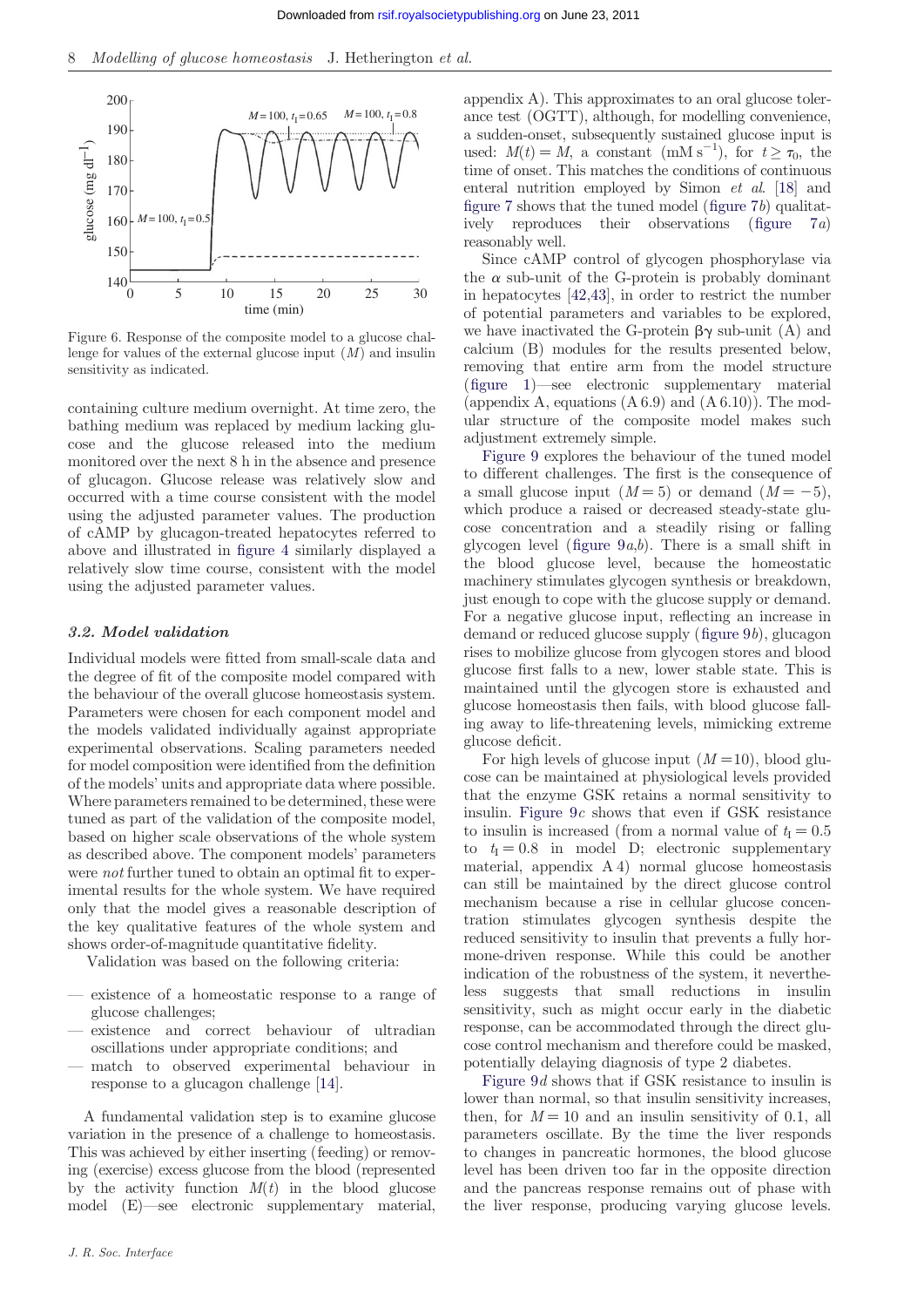<span id="page-9-0"></span>

Figure 7. (a) Ultradian oscillations in blood glucose recorded during continuous enteral nutrition with 90 cal  $h^{-1}$  [\[18](#page-12-0)]. (b) The oscillatory response of the model to an equivalent sustained glucose challenge after modification of the parameter values.



Figure 8. Glucose secreted by cultured rat hepatocytes in response to the addition of glucagon to the culture medium at  $t = 0$ . Data used for model parametrization. Dashed line, 10 nM glucagon; solid line, control.

In extreme cases, large oscillations result in acute temporary hypoglycaemia. Once the glucose concentration drops to such low values, other physiological factors not modelled would play an important role, so the subsequent course of the model after the first extreme oscillation is not valid.

It is of interest to consider other challenges to the glucose homeostasis system, in particular a glucagon challenge, as proposed in Lockton & Poucher [[44\]](#page-12-0). This provides a useful test of model reliability, since this virtual experiment was not performed until after the model content and parameters were settled. [Figure 10](#page-10-0) compares results from the model with those obtained by Lockton & Poucher [\[44](#page-12-0)], who challenged fasting subjects with a bolus of glucagon and monitored the rise in blood glucose, taken to be the consequence of glycogenolysis. The model produces a transient increase in blood glucose (figure  $10a$ ) that matches their results (figure  $10b$ ). They note also that the initial glucagon challenge is accompanied by a transient rise in insulin. The model ([figure 10](#page-10-0)a) also shows a transient rise in insulin after an initial glucagon challenge. Additionally, the model reproduces the transient hypoglycaemia following glucagon challenge noted in Lockton & Poucher's experiments, although the time scale of the model response is about twice as fast. The results of Simon & Brandenberger [\[19](#page-12-0)] make it clear that there is substantial variation in time scales from individual to individual. However, the discrepancy in time scales between model and experiment is most probably due to the buffering effect of other tissues, not modelled. Detailed additional tuning of model parameters does not seem warranted given the satisfactory degree of qualitative similarity in the responses of model and experiment.

#### 4. DISCUSSION

This paper presents an effective approach to building large-scale system models that allow sub-models to be composed, using existing models where possible, while ensuring that model couplings are syntactically correct as well as physiologically sensible, to create a complex composite model for tuning, validation and generation of results for analysis. The composite model of glucose homeostasis presented here builds on the modelling efforts of previous workers. The model crosses biological scales from individual molecules up to whole organism phenomena. As a result of this work, a number of issues arise.

Modularization requires the biology to be broken up into components. The restrictions of experimental work, imposed by technical limitations, can effectively split a system into components so that biologists rarely analyse a complete system. However, precise division of the biology into non-overlapping components is not always possible either experimentally or in models. This means that some modules may generate duplication in the sense that the same process participates in more than one component model, and these processes may need to be instantiated separately in the different model components. This is most likely when using previously published models to construct a composite model. However, for both modelling and physiological reasons, this may prove justifiable. For example, it may be reasonable to use a relatively simple model to obtain inputs for a module that it affects only in some minor features, and a more detailed model of the same component to obtain inputs to a different module that is affected significantly. This strategy may provide advantages in terms of computational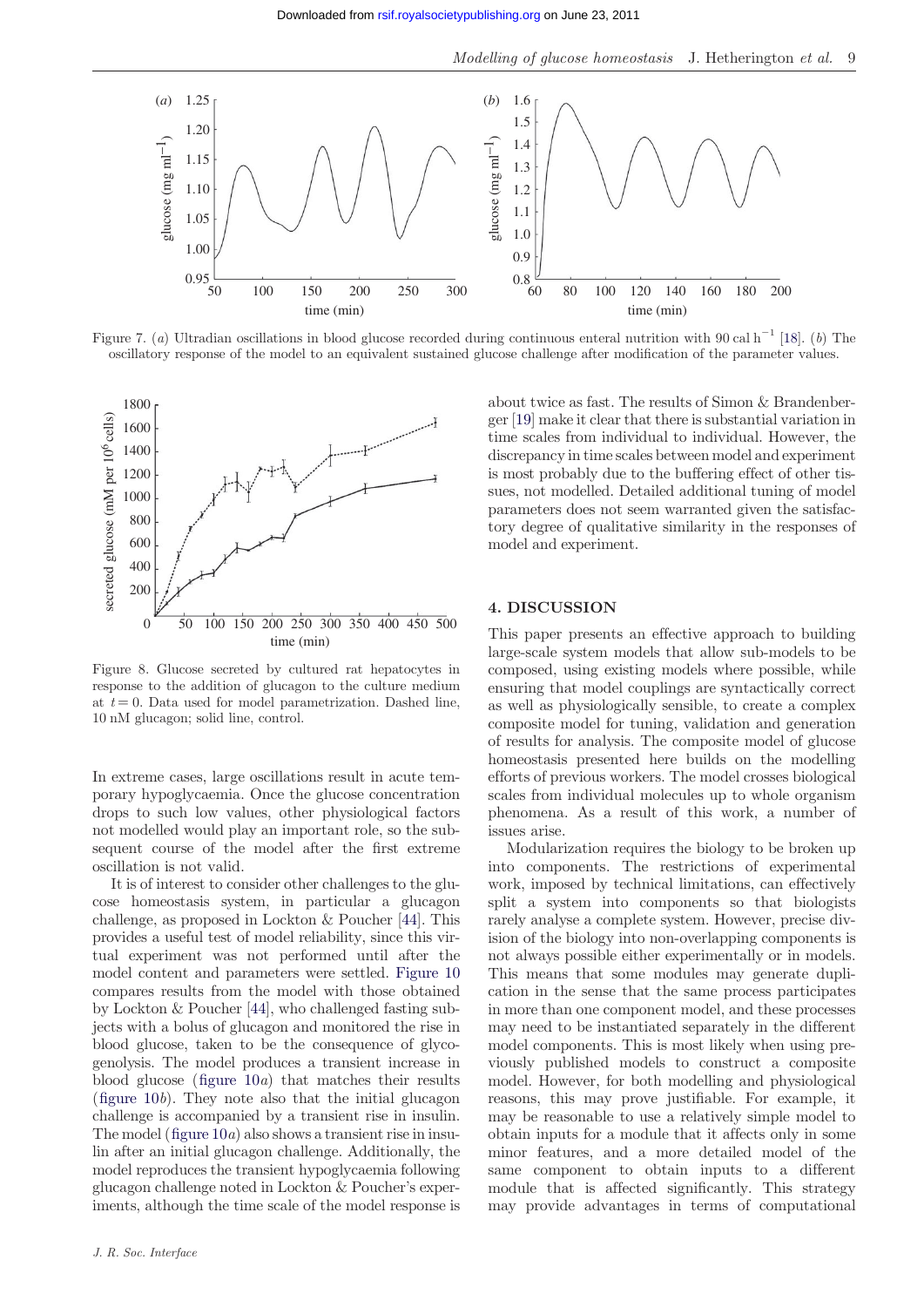<span id="page-10-0"></span>

Figure 9. Composite model output for various constant glucose inputs M. Units are millimolar for blood glucose, millimolar blood glucose equivalent for glycogen, arbitrary units of the pancreas model for glucagon and insulin, and units of  $M$  for external glucose supply. (a) Low glucose supply,  $M = 5$ . (b) Low glucose demand,  $M = -5$ . (c) High glucose input,  $M = 10$ , but with low insulin sensitivity,  $t_1 = 0.8$ . (d) High glucose input,  $M = 10$ , but with high insulin sensitivity,  $t_1 = 0.1$ . Dashed line, glucose; double dotted line, glycogen; dashed dotted line, glucagon; solid line, insulin.



Figure 10. Response to a glucagon challenge. (a) The response of the model after parameter modification to an external input of 1 unit of glucagon (in units of the pancreas model) for 60 s at  $t = 60$  s (g dl<sup>-1</sup>). Blood glucose is in units of g dl<sup>-1</sup> relative to the blood glucose reference level. Glucagon and insulin are in arbitrary units relative to their respective receptor EC-50 (median effec-tive concentration). (b) The experimentally observed blood glucose response to a glucagon challenge. (Adapted from [\[44](#page-12-0)].) Note the qualitative similarity between the glucose transient observed experimentally and that produced by the model. Solid line, glucose; dashed line, glucagon; dotted line, insulin.

time. Apparent duplication also may be necessary when common molecules are used in different biological pathways (modelled separately), but which do not result in cross talk owing to physical separation, or also potentially to scaffold proteins which contribute to the structuring of the intracellular environment. For example, one model's input function may be a function of another model's state variables. A typical example

for ODE modelling is where species A exists in two compartments, each with its own model, and the rate of flux depends on the concentration of A in both compartments. One can express the function for flux as a separate term in each model, and pass the concentration in each compartment to the model of the other in an iterative process [\[25](#page-12-0)]. However, it is essential to maintain consistent parameter choices.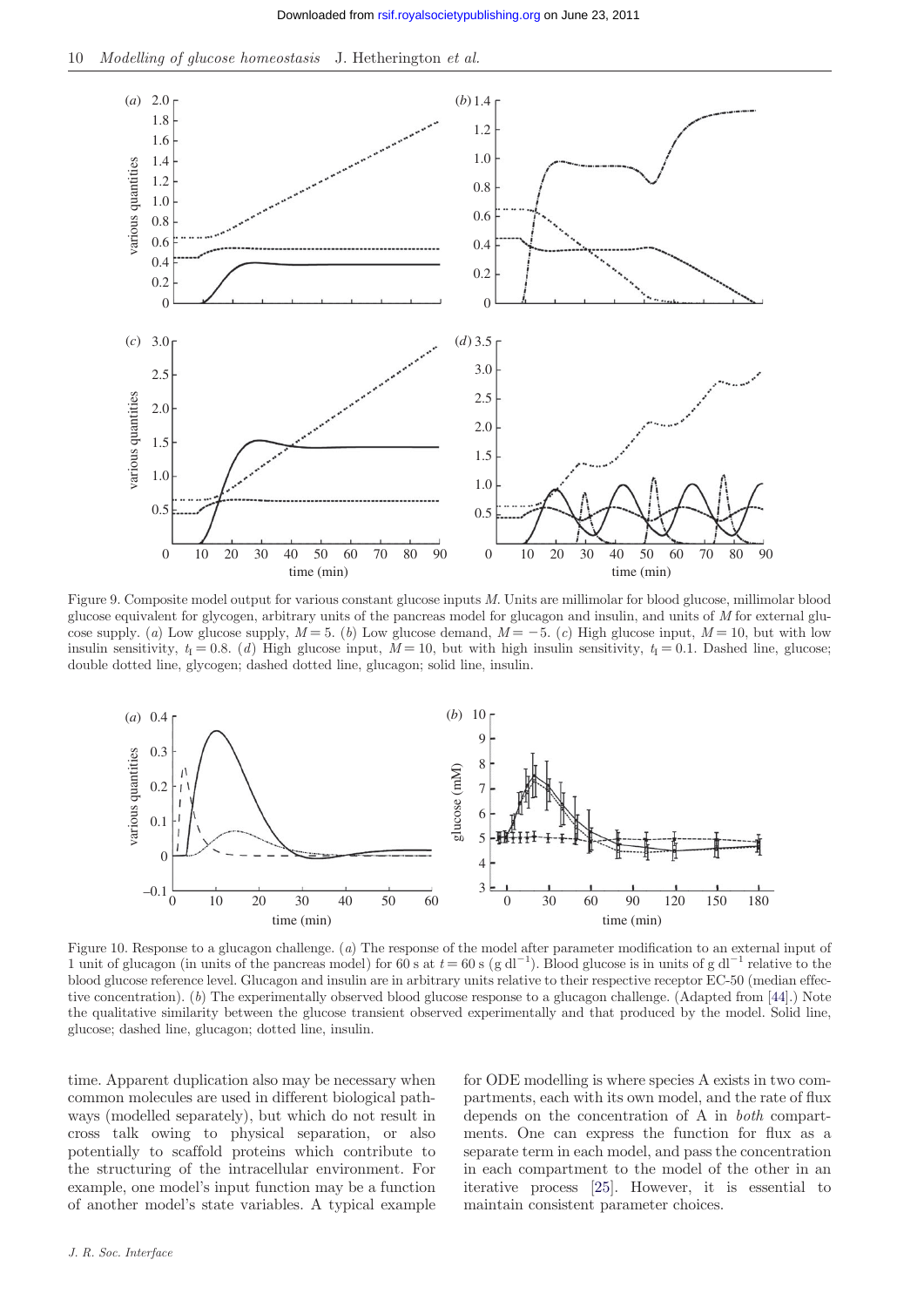<span id="page-11-0"></span>In this study, the assignment of values to model parameters revealed the importance of using data acquired under experimental conditions appropriate to the model. Parameter values need to be determined under realistic, rather than idealized, experimental conditions. It is important to use effective rate constants that incorporate delays owing, for example, to diffusion of molecules through the cytoplasm and competition for substrates. Values deposited in databases such as BRENDA are usually derived from measurements made on purified enzymes under 'ideal' (supersaturated) conditions, in a stop flow apparatus where mixing is virtually instantaneous. These values are more than likely to be unphysiological.

The primary advantage of an integrative approach to building complex system models lies in the reuse of existing modelling work, which speeds the process of model building and exploits existing intellectual capital. With such a 'model-based engineering' approach, which scales modelling techniques to the substantial challenges faced, the full potential of multi-scale modelling in systems biology can be realized. This approach brings its own problems, as detailed above. However, the findings of our model make it clear that composite models constructed in this way can generate interesting biological hypotheses, potential experiments or theoretical advances at a much better effort-to-benefit ratio than would be possible with *ab initio* detailed modelling. The detailed experimental data that are necessary to underpin simulation are usually generated by focusing on particular elements of a process, according to the experimental techniques available. It is rarely possible to analyse large numbers of variables and parameters simultaneously, and obtain a uniform level of quantitative detail at all relevant levels. Thus, a pragmatic, modular integrative approach that allows components to be individually brought to a quality suitable for use in larger constructs is advantageous.

Once insights have been obtained, it may be possible (and instructive) to design simplified and abstracted models to obtain these features. However, such models will then be 'stand-alone' and will inevitably lose many of the subtle interplays between sub-systems that a 'systems biology' approach to physiology seeks to capture. This latter aspect will almost certainly be of critical importance when these models are extended and refined enough to be of use in a diagnostic clinical setting (a key long-term goal). Simplified and abstracted models will not have the comprehensiveness and flexibility for this.

The model itself demonstrates direct glucose control of the system, i.e. apancreatic stabilization of blood glucose, illustrating the general concept of robustness through redundancy in evolutionary theory. Functional glucohomeostasis has been observed after pancreatectomy [\[42](#page-12-0),[43\]](#page-12-0). If a suitable experimental model can be found, investigation of whether this is due to direct glucose control would be of value.

In the companion paper [[45\]](#page-12-0), the behaviour of the composite model is explored more fully.

This work was funded as a Beacon Project of the UK Department of Trade and Industry (DTI). We thank the DTI for their support. T. S. was funded by a CoMPLEX EPSRC Doctoral Training Centre Studentship. We have enjoyed useful discussions with Jonathan Ashmore and Rajiv Jalan.

#### **REFERENCES**

- 1 Bray, D., Levin, M. D. & Lipkow, K. 2007 The chemotactic behavior of computer-based surrogate bacteria. Curr. Biol. 17, 12–19. (doi:10.1016/[j.cub.2006.11.027](http://dx.doi.org/10.1016/j.cub.2006.11.027))
- 2 Smallwood, R. & Holcombe, M. 2006 The epitheliome project: multiscale agent-based modeling of epithelial cells. In Proc. Biomedical Imaging: Macro to Nano. 3rd IEEE Int. Symp., Rotterdam, The Netherlands, 14–17 April 2010, pp. 816 –819. New York, NY: IEEE. [\(doi:10.1109](http://dx.doi.org/10.1109/ISBI.2006.1625043)/ [ISBI.2006.1625043\)](http://dx.doi.org/10.1109/ISBI.2006.1625043)
- 3 Hunter, P., Robbins, P. & Noble, D. 2002 The iups human physiome project. Pflugers Arch.  $445$ ,  $1-9$ . [\(doi:10.1007](http://dx.doi.org/10.1007/s00424-002-0890-1)/ [s00424-002-0890-1\)](http://dx.doi.org/10.1007/s00424-002-0890-1)
- 4 Noble, D. 2002 Modeling the heart– from genes to cells to the whole organ. Science 5560, 1678–1682. [\(doi:10.1126](http://dx.doi.org/10.1126/science.1069881)/ [science.1069881\)](http://dx.doi.org/10.1126/science.1069881)
- 5 Hodgkin, A. & Huxley, A. 1952 A quantitative description of membrane current and its application to conduction and excitation in nerve.  $J. Physiol.$  117, 500-544.
- 6 Maher, A., Kuchel,P., Ortega,F., de Atauri,P., Centelles, J. & Cascante, M. 2003 Mathematical modelling of the urea cycle. A numerical investigation into substrate channelling. Eur. J. Biochem. 270, 3953–3961. [\(doi:10.1046](http://dx.doi.org/10.1046/j.1432-1033.2003.03783.x)/j.1432- [1033.2003.03783.x\)](http://dx.doi.org/10.1046/j.1432-1033.2003.03783.x)
- 7 Saunders, P. T., Koeslag, J. H. & Wessels, J. A. 2000 Integral rein control in physiology. II. a general model. J. Theor. Biol. 206, 211–220. (doi:10.1006/[jtbi.2000.2118](http://dx.doi.org/10.1006/jtbi.2000.2118))
- 8 Bollen, M., Keppens, S. & Stalmans, W. 1998 Specific features of glycogen metabolism in the liver. Biochem. J. 336,  $19 - 31.$
- 9 King, M. W. 2005 The medical biochemistry page. See http://[themedicalbiochemistrypage.org](http://themedicalbiochemistrypage.org/)/.
- 10 Chiavaroli, C., Bird, G. S. J., James, W. & Putney, J. 1994 Delayed 'all-or-none' activation of inositol 1,4,5-trisphosphate-dependent calcium signaling in single rat hepatocytes. J. Biol. Chem. **269**, 25 570-25 575.
- 11 Fang, X., Yu, S. X., Lu Jr, Y., Woodgett Jr, R. C. & Mills, G. B. 2000 Phosphorylation and inactivation of glycogen synthase kinase 3 by protein kinase A. Proc. Natl Acad. Sci. USA 97, 11 960 – 11 965. ([doi:10.1073](http://dx.doi.org/10.1073/pnas.220413597)/pnas. [220413597\)](http://dx.doi.org/10.1073/pnas.220413597)
- 12 Gall, D., Baus, E. & Dupont, G. 2000 Activation of the liver glycogen phosphorylase by  $Ca^{2+}$  oscillations: a theoretical study. J. Theor. Biol. 207, 445 –454. [\(doi:10.1006](http://dx.doi.org/10.1006/jtbi.2000.2139)/ [jtbi.2000.2139](http://dx.doi.org/10.1006/jtbi.2000.2139))
- 13 Sedaghat, A. R., Sherman, A. & Quon, M. J. 2002 A mathematical model of metabolic insulin signaling pathways. Am. J. Physiol. Endocrinol. Metab. 283, 1084–1101. (doi:10.1152/[ajpendo.00571.2001\)](http://dx.doi.org/10.1152/ajpendo.00571.2001)
- 14 Vieira, E., Salehi, A. & Gylfe, E. 2007 Glucose inhibits glucagon secretion by a direct effect on mouse pancreatic alpha cells. Diabetologia 50, 370 –379. [\(doi:10.1007](http://dx.doi.org/10.1007/s00125-006-0511-1)/ [s00125-006-0511-1\)](http://dx.doi.org/10.1007/s00125-006-0511-1)
- 15 Cardenas, M. L. & Goldbeter, A. 1996 The glucoseinduced switch between glycogen phosphorylase and glycogen synthase in the liver: outlines of a theoretical approach. J. Theor. Biol. 182, 421 –426. [\(doi:10.1006](http://dx.doi.org/10.1006/jtbi.1996.0182)/ [jtbi.1996.0182](http://dx.doi.org/10.1006/jtbi.1996.0182))
- 16 Syed, N. A. 2001 Regulation of glycogen synthase and glycogen phosphorylase by insulin in HepG2 cells. PhD thesis, University of Saskatchewan, Canada.
- 17 Ludvigson, J. & Isacson, E. 2003 Clinical use of glucose sensors in the treatment of diabetes in children and adolescents. Pract. Diabetes Int. 20, 7–12. ([doi:10.1002](http://dx.doi.org/10.1002/pdi.430)/pdi.430)